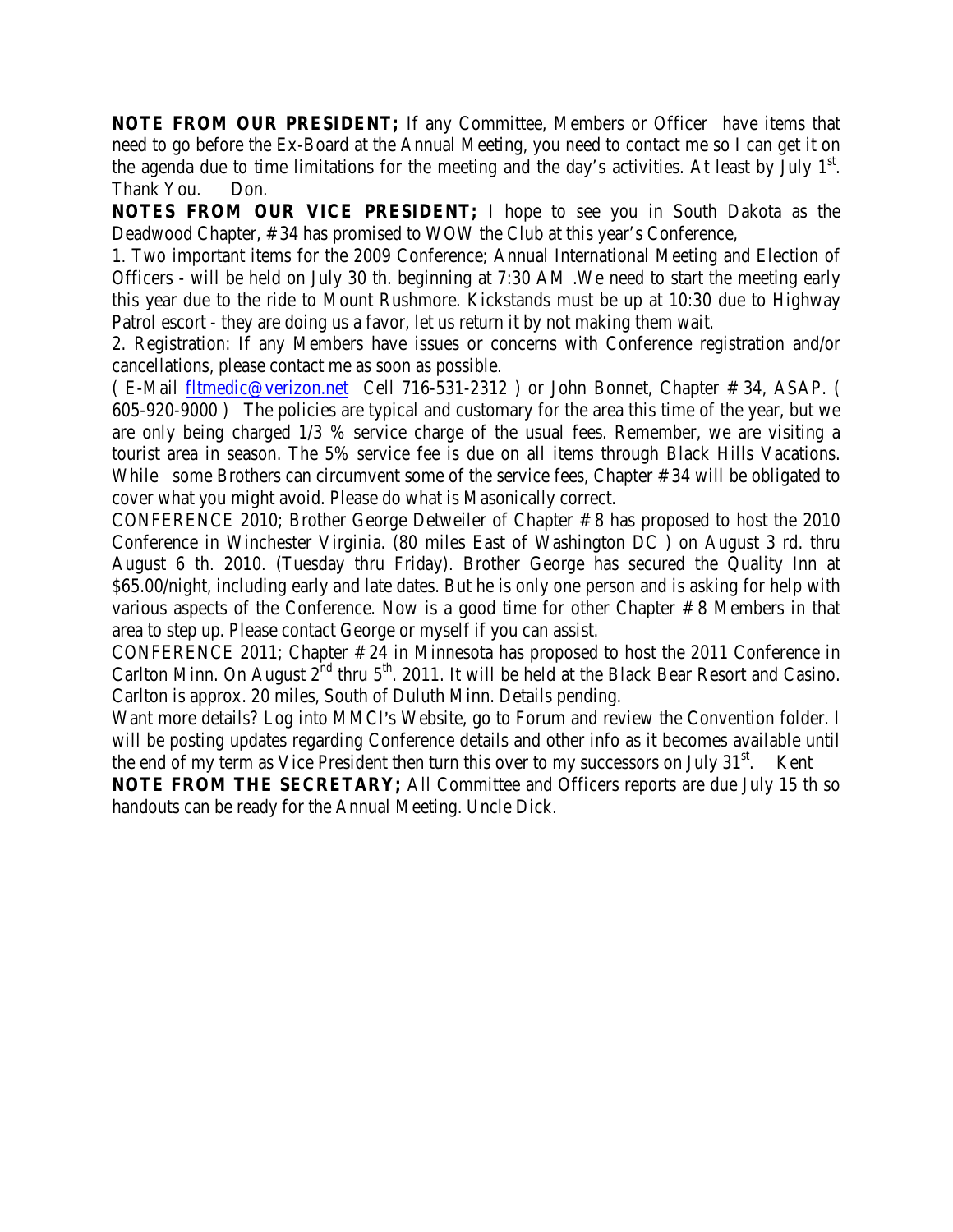## MASONIC MOTORCYCLE CLUB INTERNATIONAL ® INC. INTERNATIONAL EXECUTIVE BOARD MEETING. MARCH 7 TH. 2009.

Meeting of the Masonic Motorcycle Club International ® Inc. was called to order by President Don Crete On March 7 th. 2009 at 4:00 PM at the Quality Inn at Apalachin New York. Roll call found all members of the Executive Board in attendance with the exception of Lifetime Trustee, Rex Baker who is recuperating from a recent surgery. President Don welcomed everyone and said we are all looking forward to Summer. Our stand in Chaplain, Gary O'Neal prayed for us followed by the Pledge of Allegiance to the flag of our Country. Sick or in distress found Trustee Rex Baker and Janice and Jeff Killian not feeling well.

Minutes of the November Ex-Board was accepted as published. Corrections noted.

Presidents Report, discussed the ride season and Club activities.

Vice President Dorney discussed the Convention in Deadwood South Dakota. Trustee Gary O'Neal objected to the extra charges that the Travel Agency was charging for reservations and registrations. In fact why a Travel Agency was even handling the Convention arrangements. He also had a problem with them charging his credit card prior to services. Other issues were discussed that the Board needed to have explained. V.P. Dorney is in communications with the Convention Coordinator and explained that there are some things out of his control because the Deadwood area is a vacation destination at this time of the year and the costs of everything is inflated. The Chapter has done it's best to find the best deals for the membership. Trustee Page questioned why we were not having a Bike Show scheduled. VP Dorney will be in touch with Chapter # 34 and discuss the questions.

 A proposal for the 2010 Convention was presented by Chapter # 8 member George Detweiler. He proposed the Winchester Virginia area and has the Quality Inn secured for \$65.00/night. Winchester is in the Smoky Mountains. He has been given the Convention guidelines to follow so it should go smooth. He is asking for some help with several details and the Board will assist where needed. Motion was made, seconded and passed to accept his proposal.

 A 2011 Convention proposal was presented by Chapter # 24 in Carlton Minnesota, Black Bear Resort and Casino. Carlton is about 20 miles from Duluth. If you have never been in Duluth, there is the grandest bridge you will ever see. I digress, after some discussion, a motion was made to accept their proposal.

 The Secretary read several communications and gave the Death Benefit Report. A check and sympathy card was sent to Margery Hoke for the passing of Richard Hoke from Chapter # 8, Freeburg, PA. He passed away January 22, 09. Check book matches the bank statement.

 Treasurers Report, John read the Treasurers report and said we are solvent and have enough funds till the Annual Meeting. Credit card is still a good thing in fact we have \$154.00 credit miles. All bills presented were paid. Motion made to accept his report. Passed. The largest expense is Postage and the Newsletter. But it is only 1/3 of our annual budget and is the one main item that our members receive for their dues. Trustees Reports; No Reports.

Membership Report, Membership Chairman, Rex Baker's report was read that he has added 5 new Members at Large since the last Ex-Board meeting. He reported that we have a new Chapter in Estill South Carolina. That would be Chapter #44 and was accepted by the Board electronically. Also inquiries from several other locations. ( Since his last report. The Board also accepted a new Chapter from Italy, I have not received details yet but we want to welcome them also. Chapter # 45 )

Rex also submitted his expenses for the quarter. Motion made and passed.

 Quartermaster Report. Cliff Wilson read his report and said he has ordered 100 new big patches at a cost of about \$1,000.00. Motion was approved at the last Ex-Board meeting. Also MMCI pins and aprons have been ordered. The Club inventory is in good shape. (Check out the Club web site Gift shop.) A "Past Chapter President" was submitted to the Board to be sold by Ohio Chapter # 1 for re-sale.

Motion made and passed to accept the pin design. The Club banner was sent to Chapter # 24 to be hung at their Grand Lodge proceedings. Also, all overseas products ordered must be accompanied by a U.S. Funds check.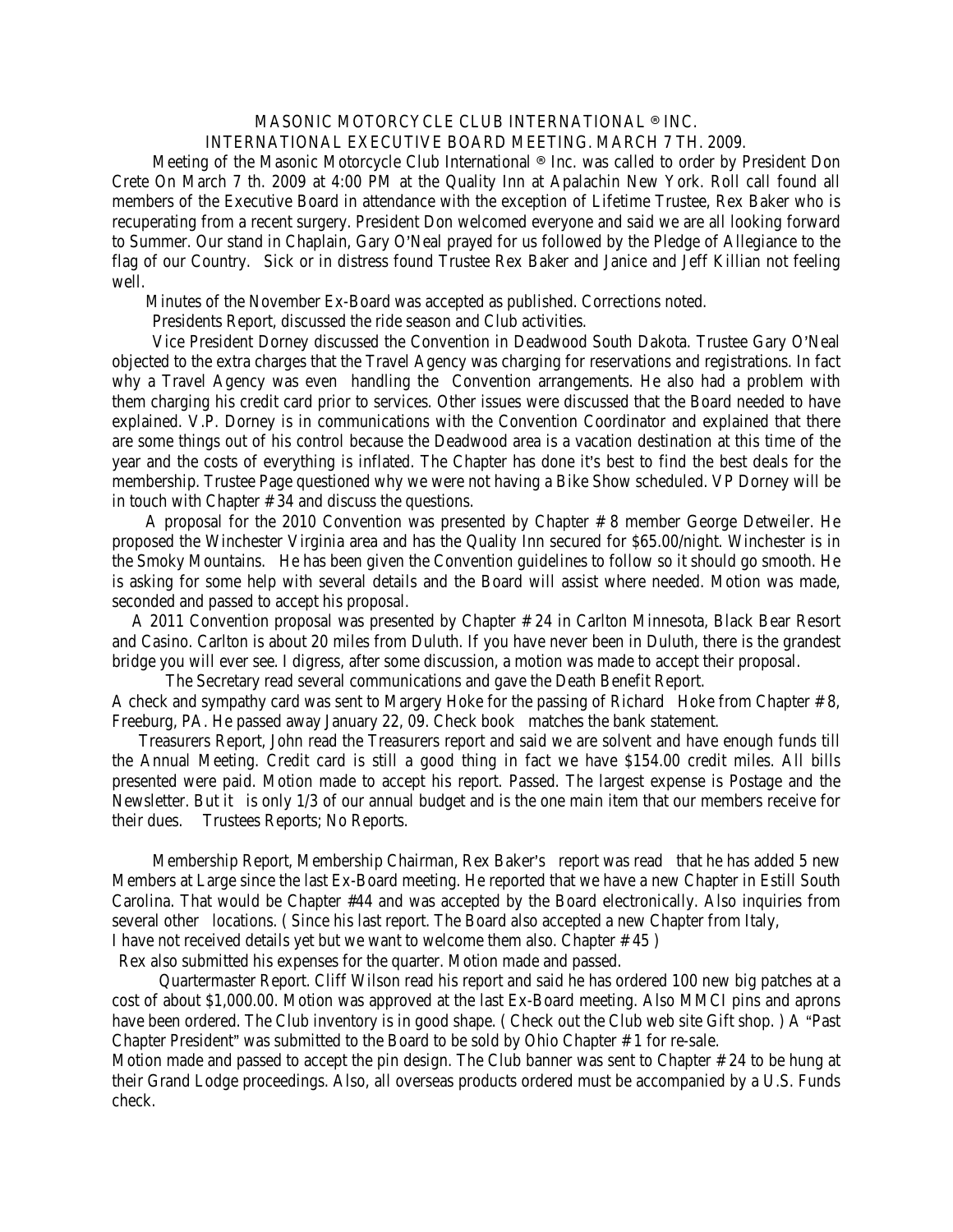Web Master, Doug Kelley said there is still very little use by the Members and Chapters. Perhaps the new Chapters will take advantage of the Web Site.

Check it out. Doug keeps it current. www.masonicmotorcycleclub.org

Nomination Committee; No Report.(Absent ) No other Committee reports.

 Old Business; It was asked were the 2012 Convention was going to be. There is a possible proposal from Chapter # 3 in Youngstown, Ohio because the Grand Master that year is an MMCI Member. Tabled till the Annual Meeting or a detailed proposal. Nominations for the 2009/2011 International Officers was discussed. The President will contact the Nomination Committee and will post the nominees if there are any. Nominations will still be accepted from the floor at the Annual Meeting. Everyone present has a vote.

 New Business; A discussion followed concerning the Ex-Board meetings and the possibility that a Member from a Western Chapter would wish to be a member of the Board. Tele-Conferencing would be a possible solution. Or having one weekend meeting in February and the November and May meeting on the telephones or computers. Jeff Kaplin from Ohio # 1said he will research several options available and report back to the Board for a decision. The cost to the Officers is about \$300.00 per for each meeting. More discussion. The Officers have always paid their own way for **25** years except for a little help when gas prices got over \$ 4.00. Perhaps a discussion for the Annual Meeting. There has not been a dues increase since 2004. Maybe it's time to support our Officers.

 Good of the Order; Another discussion followed concerning traveling to South Dakota and stopping at the Bad Lands National Monument, Wall Drug, Wisconsin Dells, Corn Palace, Mississippi River, Devil's Tower and all the other places of interest. Also, there are visitor passes to all of the National Parks available on the internet. Some members are figuring out ways to detour around Chicago.

After the Closing prayer, meeting was adjourned to go to the Dolphin for dinner.

Next Meeting; Lead, South Dakota. Golden Hills Resort. July 30 th. 7:30 AM

Have a great Summer, be safe and Ride With Discretion. Dick Morse, Int. Sec.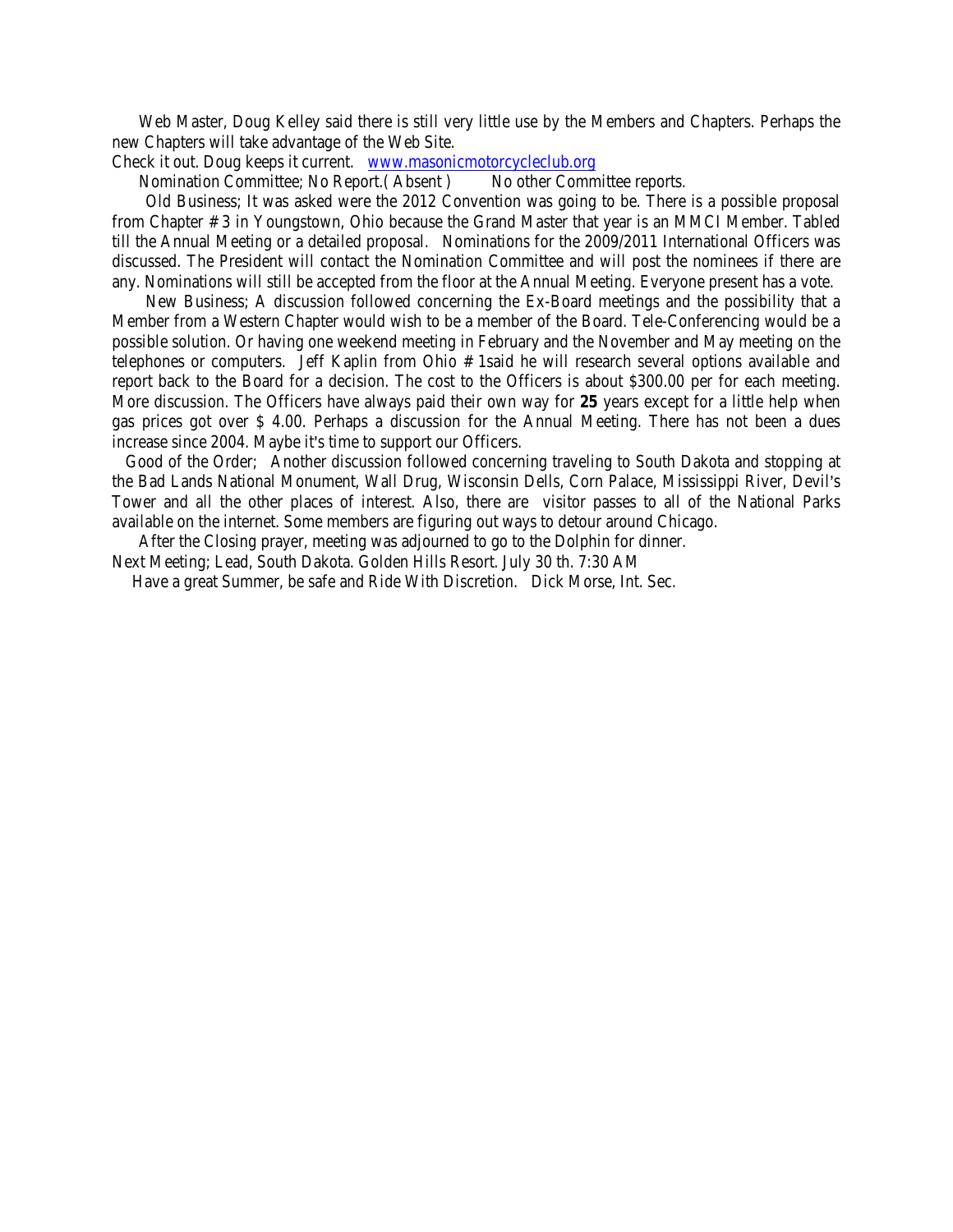## MASONIC MOTORCYCLE CLUB INTERNATIONAL, INC GOLDEN HILLS RESORT, LEAD, SOUTH DAKOTA. 2009 ANNUAL CONVENTION REGISTRATION. TUESDAY, JULY, 28<sup>TH</sup>. THRU FRIDAY, JULY 31<sup>TH.</sup> 2009. **PLEASE PRINT**





| <b>NAME</b>    |     |              | <b>PASSENGER</b> |  |
|----------------|-----|--------------|------------------|--|
| <b>ADDRESS</b> |     |              | <b>CITY</b>      |  |
| <b>STATE</b>   | ZIP | <b>PHONE</b> | <b>CHAPTER</b>   |  |
| $E-MAH$        |     |              | ARRIVAL DATE     |  |
|                |     |              |                  |  |

| REGISTRATION FEE, ADULT. \$60.00 X (            |  |
|-------------------------------------------------|--|
| REGISTRATION FEE, CHILDREN UNDER 12 \$30.00 X ( |  |
| MOUNT RUSHMORE TRIP LUNCH & PARKING.\$25.00 X(  |  |
| MOUNT RUSHMORE TRIP. LUNCH ONLY. \$15.00 X (    |  |
| MENS CONVENTION TEE SHIRT S-3XL. \$15.00 (      |  |
| MENS HENLEY SHIRT S-3XL \$20.00<br>X(           |  |
| LADIES VEST SHIRT 2-3XL \$20.00 X (             |  |
| EXTRA CONVENTION PIN \$3.00 X (                 |  |
| <b>SUB TOTAL</b>                                |  |
| SERVICE FEE (SUB TOTAL X 5%)                    |  |
|                                                 |  |

TOTAL  $\qquad \qquad \text{S}$ 

Note; Mount Rushmore trip. Driver,( Bikes & Cars,) Lunch and Parking is \$ 25.00. Mount Rushmore trip. Passengers and Children. Lunch only, \$15.00 each.

MAKE YOUR RESERVATION FOR THE CONVENTION AND HOTEL AT; www.blackhillsvacations.com OR Call 1-866-601-5103. BLACK HILLS VACATIONS, ASK FOR DEE.. FOR ADDITIONAL INFO, CONTACT PRESIDENT JOHN BONNET,

1-605-920-9000. EARLY ARRIVALS, TALK TO DEE.

HOTEL INFORMATION; ALL ROOM RATES ARE **\$60.00.** PER NIGHT. THE HOTEL IS IN LEAD, SD, JUST A FEW MILES NORTH OF DEADWOOD. THERE ARE 50 ROOMS RESERVED. RESERVATIONS NO LATER THEN JUNE 26 TH, 2009. REGISTRATION INCLUDES; WEDNESDAY'S LUNCH AND DINNER, THURSDAY EVENING BANQUET DINNER AND FRIDAY MORNING SEND OFF BREAKFAST, PIN, GOODIE BAG WITH DEADWOOD COUPON BOOK & LOTS OF GOOD WESTERN HOSPITALITY. ALL PARTICIPANTS ARE REQUIRED TO SIGN A RELEASE FORM AND CHILDREN MUST HAVE A PERMISSION SLIP SIGNED BY BOTH PARENTS. BLACK HILLS VACATIONS IS ACCEPTING CREDIT CARDS.

**Please don't use this form to register.** E-Mail of phone Black Hills Vacations.